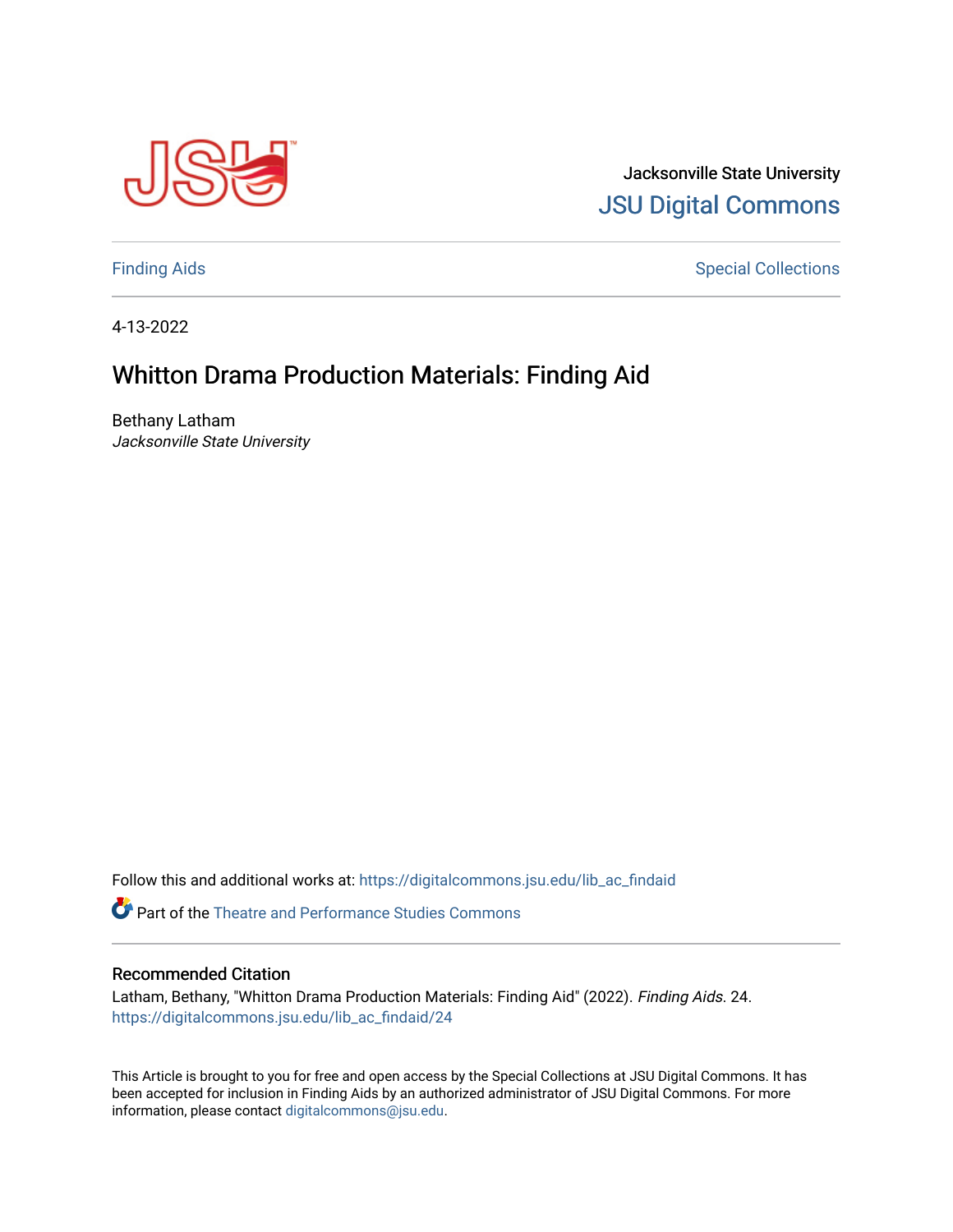# **Whitton Drama Production Materials | Finding Aid**

# **Summary Information**

## **Repository**

Houston Cole Library Alabama Gallery, 10<sup>th</sup> Floor 700 Pelham Road North Jacksonville, AL 36265-1602 256.782.8195

**Creator** Houston Cole Library

**Title** Whitton Drama Production Materials

**Date** 1981-2017

**Extent** 1 oversized folder, 1 box (46 folders)

# **Background Information**

## **Scope and Content Note**

This collection (cataloged on Bib #2293172) contains hand-annotated scripts, playbills, schedules for rehearsal/performance, congratulatory notes, and other materials related to plays performed by JSU's Department of Theatre and Film (formerly the Drama Department). The materials were compiled by Dr. Steven J. Whitton, Professor Emeritus of English at JSU (English Department faculty 1973-2017) and represent productions in which he acted and/or directed. The scripts contain his notes regarding the productions.

(Sources: Information found in the materials and JSU News articles)

### **Arrangement**

This collection is arranged chronologically by play:

- Oversized Folder 1.
	- o *Newspaper Articles*
- $\bullet$  Box 1.
	- o *Folder 1: Barefoot in the Park,* 1981
	- o *Folder 2: You Can't Take It With You,* 1982
	- o *Folder 3: George Washington Slept Here,* 1984
	- o *Folder 4: Black Warrior,* 1986
	- o *Folder 5: The Philadelphia Story,* 1987
	- o *Folder 6: Relatively Speaking,* 1987
	- o *Folder 7: Of Thee I Sing,* 1988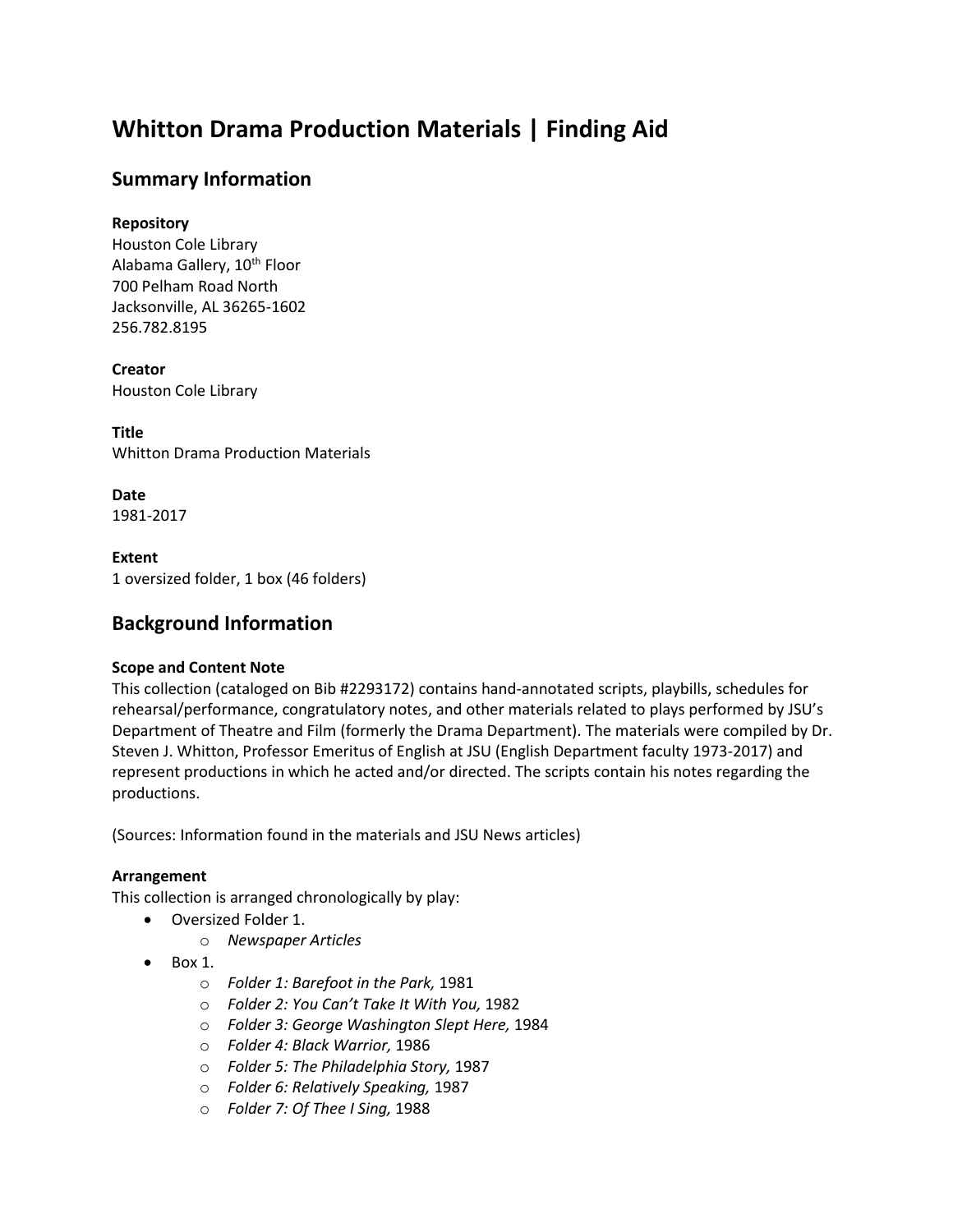- o *Folder 8: Under the Yum-Yum Tree,* 1988
- o *Folder 9: Noises Off,* 1988
- o *Folder 10: The Price,* 1989
- o *Folder 11: The Comedy of Errors,* 1989
- o *Folder 12: Any Wednesday,* 1989
- o *Folder 13: Mary, Mary,* 1990
- o *Folder 14: Brighton Beach Memoirs,* 1989
- o *Folder 15: Corpse!,* 1990
- o *Folder 16: Catch Me If You Can,* 1991
- o *Folder 17: Sabrina Fair,* 1992
- o *Folder 18: The Death of Bessie Smith,* 1992
- o *Folder 19: Love's Labor's Lost,* 1993
- o *Folder 20: Same Time, Next Year,* 1993
- o *Folder 21: My Fair Lady,* 1994
- o *Folder 22: Treasure Island,* 1994
- o *Folder 23: Last of the Red Hot Lovers,* 1994
- o *Folder 24: Driving Miss Daisy,* 1995
- o *Folder 25: A Tale of Sleeping Beauty,* 1995
- o *Folder 26: The Cocktail Hour,* 1995
- o *Folder 27: A Thousand Clowns,* 1996
- o *Folder 28: Chapter Two,* 1997
- o *Folder 29: Sleuth,* 1998
- o *Folder 30: The Adventures of Tiny Turkey,* 1999
- o *Folder 31: I Ought to Be in Pictures,* 1999
- o *Folder 32: How I Learned to Drive,* 1999
- o *Folder 33: The Sunshine Boys,* 2000
- o *Folder 34: The Late Mr. Shakespeare,* 2001
- o *Folder 35: Barefoot in the Park,* 2002
- o *Folder 36: Visiting Mr. Green,* 2003
- o *Folder 37: Proof,* 2003
- o *Folder 38: Virtual Love,* 2004
- o *Folder 39: Rosencrantz and Guildenstern Are Dead,* 2004
- o *Folder 40: Cinderella,* 2006
- o *Folder 41: Little Red Riding Hood,* 2008
- o *Folder 42: Tuesdays with Morrie,* 2010
- o *Folder 43: Broadway Bound,* 2011
- o *Folder 44: Kiss Me Kate,* 2014
- o *Folder 45: The Seagull,* 2014
- o *Folder 46: An Enemy of the People,* 2017

## **Administrative Information**

#### **Access and Use**

This collection is open to researchers under the guidelines set out in the *Houston Cole Library Policy and Procedures Manual*, Alabama Gallery section. Please consult the policy for specific instructions.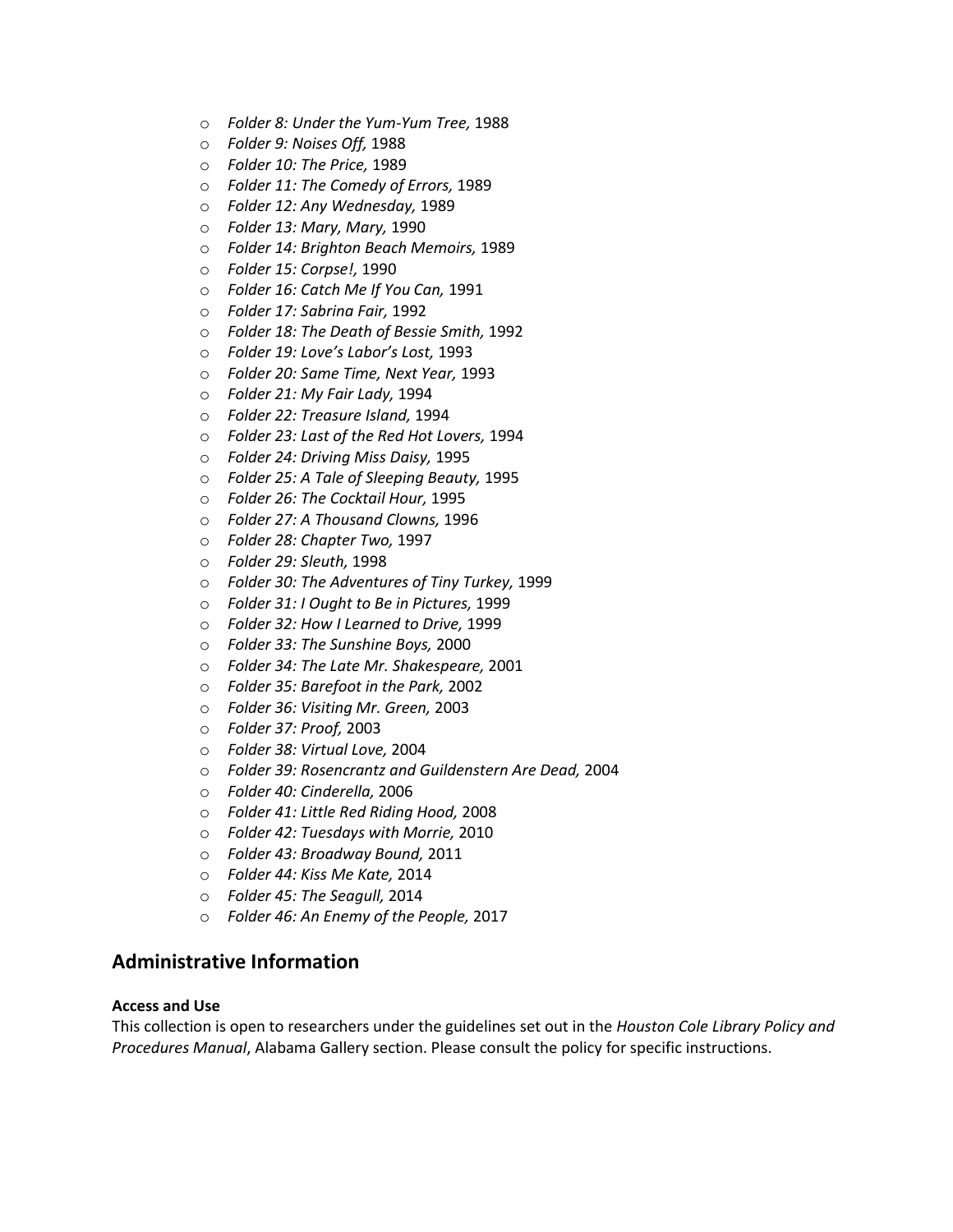In addition, digital surrogates of some of the items are available through the Library's Digital Collections: [http://libguides.jsu.edu/digital\\_collections.](http://libguides.jsu.edu/digital_collections) These surrogates are the property of Jacksonville State University and are intended for non-commercial use. They may be copied for research, teaching, personal, or any fair use as defined by U.S. copyright law. They may not be altered in any way. Users are asked to acknowledge Jacksonville State University. For questions or further information about usage rights, please contact the Library's Digital Projects & Special Collections Department at 256.782.8195.

### *Preferred citation*

Whitton Drama Production Materials, Houston Cole Library.

#### **Provenance**

Steven J. Whitton donated these materials to the Library on 22 September 2021, with the intention of supplementing an archive being built of productions put on by the Department of Theatre and Film (formerly the Drama Department) at JSU.

#### **Processing Information**

Arranged and described by Bethany Latham, 2021.

## **Physical Condition**

Items are in good condition; a few have loose pages.

#### **Related Materials**

Department of Theatre and Film Production Archive (Bib #2293195)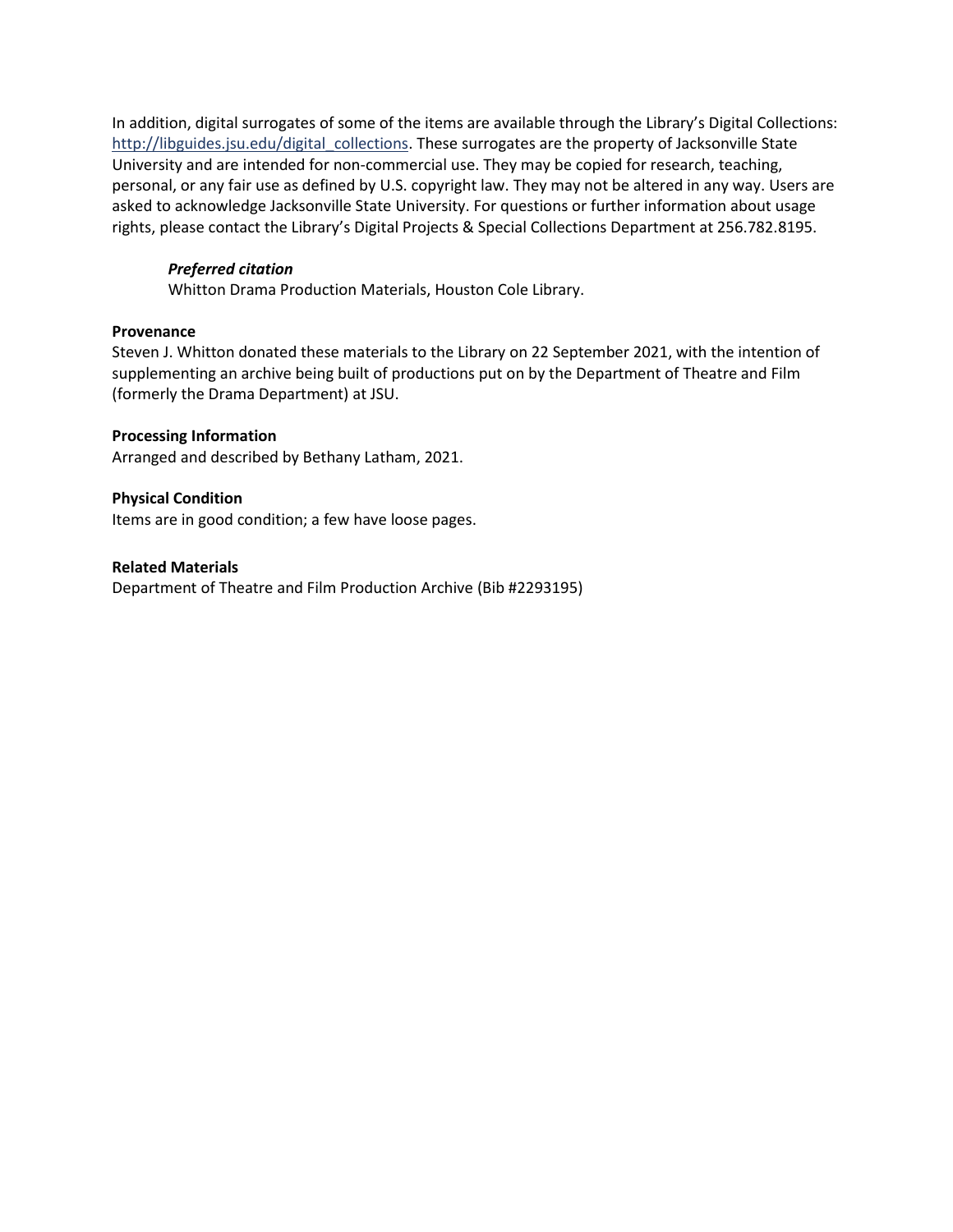# **JSU DRAM 2**

# **Container Contents and Collection Inventory**

### **Oversized Folder 1 |** Newspaper Articles

| Item | <b>Title/Description</b>                                                   | Date        |
|------|----------------------------------------------------------------------------|-------------|
|      | "Whitton: An Educator in the Arts" article from The Anniston Star, 31 July | 31 Jul 1997 |
|      | 1997                                                                       |             |

## **Box, Folder 1 |** *Barefoot in the Park,* 1981

| Item | <b>Title/Description</b>                                      | Date          |
|------|---------------------------------------------------------------|---------------|
|      | Barefoot in the Park, script with manuscript production notes | 9-11 Jul 1981 |

### **Box, Folder 2 |** *You Can't Take It With You,* 1982

| Item | <b>Title/Description</b>                                            | Date          |
|------|---------------------------------------------------------------------|---------------|
|      | You Can't Take It With You, script with manuscript production notes | 8-10 Jul 1982 |

## **Box, Folder 3 |** *George Washington Slept Here,* 1984

| Item | Title/Description                                                     | Date         |
|------|-----------------------------------------------------------------------|--------------|
|      | George Washington Slept Here, script with manuscript production notes | 4-7 Jul 1984 |

### **Box, Folder 4 |** *Black Warrior,* 1986

| Item | <b>Title/Description</b>                               | Date            |
|------|--------------------------------------------------------|-----------------|
|      | Letter from playwright Randy Hall to Dr. Steve Whitton | 22 Sept 1986    |
|      | Black Warrior, script with manuscript production notes | 11-14 Sept 1986 |

**Box, Folder 5 |** *The Philadelphia Story,* 1987

| Item | <b>Title/Description</b>                                        | Date         |
|------|-----------------------------------------------------------------|--------------|
|      | The Philadelphia Story, script with manuscript production notes | 2-6 Jul 1987 |

**Box, Folder 6 |** *Relatively Speaking,* 1987

| Item | Title/Description                                            | Date            |
|------|--------------------------------------------------------------|-----------------|
|      | Relatively Speaking, script with manuscript production notes | $31$ Jul-16 Aug |
|      |                                                              | 1987            |

## **Box, Folder 7 |** *Of Thee I Sing,* 1988

| Item | Title/Description                                                     | Date                   |
|------|-----------------------------------------------------------------------|------------------------|
|      | $\int$ <i>Of Thee I Sing, script with manuscript production notes</i> | $\vert$ 13-17 Feb 1988 |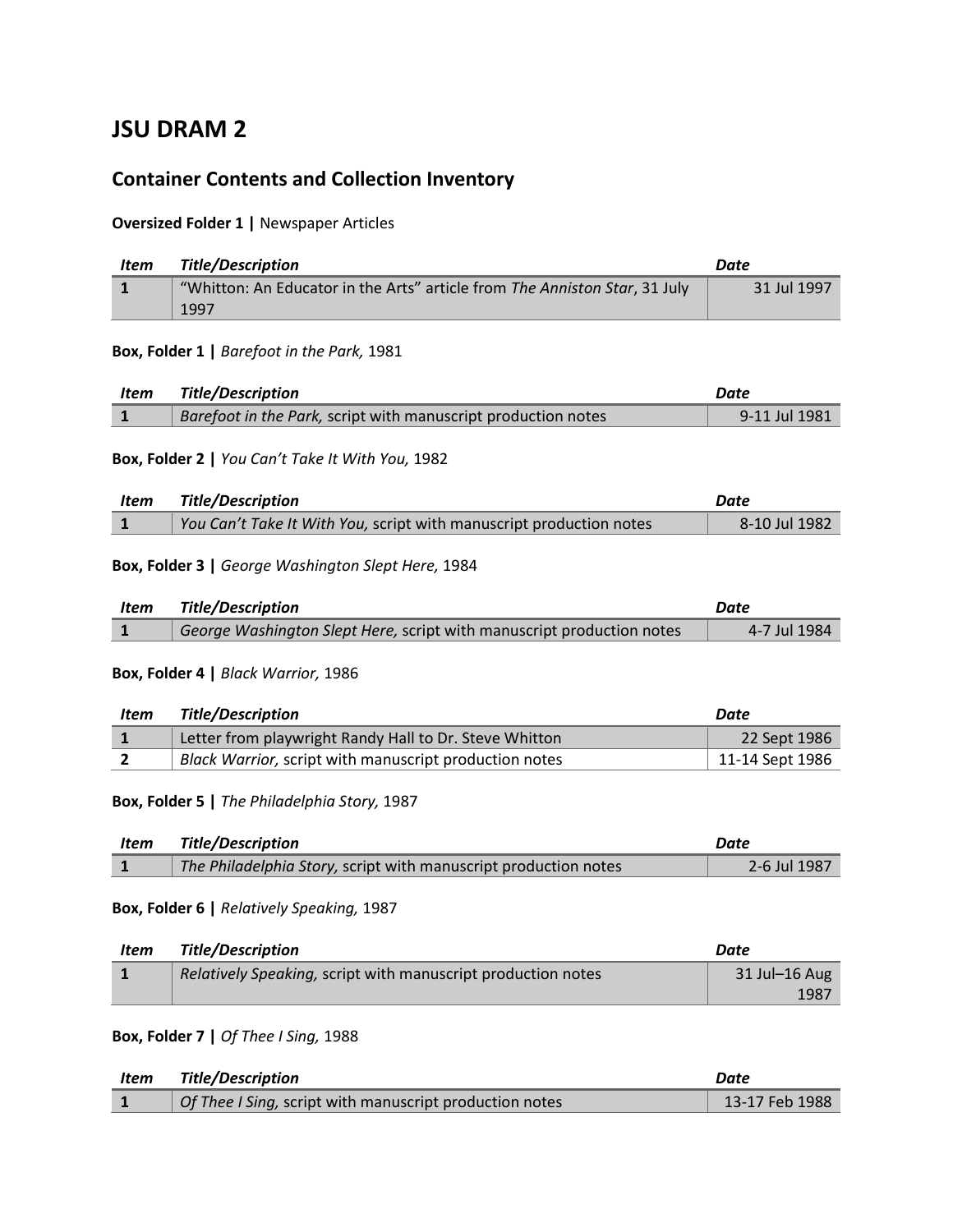#### **Box, Folder 8 |** *Under the Yum-Yum Tree,* 1988

| Item | <b>Title/Description</b>                                         | Date          |
|------|------------------------------------------------------------------|---------------|
|      | Under the Yum-Yum Tree, script with manuscript production notes; | 28 Jul-17 Aug |
|      | rehearsal and performance schedule (stapled inside back cover)   | 1988          |

#### **Box, Folder 9 |** *Noises Off,* 1988

| Item | <b>Title/Description</b>                            | Date          |
|------|-----------------------------------------------------|---------------|
|      | Noises Off, script with manuscript production notes | 3-17 Mar 1988 |

#### **Box, Folder 10 |** *The Price,* 1989

| Item | <b>Title/Description</b>                           | Date     |
|------|----------------------------------------------------|----------|
|      | The Price, script with manuscript production notes | Apr 1989 |

#### **Box, Folder 11 |** *The Comedy of Errors,* 1989

| Item | <b>Title/Description</b>                                                | Date         |
|------|-------------------------------------------------------------------------|--------------|
|      | The Comedy of Errors, script with manuscript production notes; notes of | 6-9 Jul 1989 |
|      | loose paper                                                             |              |
|      | The Comedy of Errors, playbill/program [DIGITIZED]                      | 6-9 Jul 1989 |
| 3    | The Comedy of Errors, playbill/program (duplicate)                      | 6-9 Jul 1989 |

## **Box, Folder 12 |** *Any Wednesday,* 1989

| Item | <b>Title/Description</b>                               | Date           |
|------|--------------------------------------------------------|----------------|
|      | Any Wednesday, script with manuscript production notes | $26$ Jul-3 Aug |
|      |                                                        | 1989           |

#### **Box, Folder 13 |** *Mary, Mary,* 1990

| Item | <b>Title/Description</b>                            | Date           |
|------|-----------------------------------------------------|----------------|
|      | Mary, Mary, script with manuscript production notes | 20-28 Jul 1990 |

#### **Box, Folder 14 |** *Brighton Beach Memoirs,* 1989

| Item | Title/Description                                               | Date     |
|------|-----------------------------------------------------------------|----------|
|      | Brighton Beach Memoirs, script with manuscript production notes | Nov 1989 |

#### **Box, Folder 15 |** *Corpse!,* 1990

| Item | <b>Title/Description</b>                         | Date            |
|------|--------------------------------------------------|-----------------|
|      | Corpse!, script with manuscript production notes | <b>Jul 1990</b> |

**Box, Folder 16 |** *Catch Me If You Can,* 1991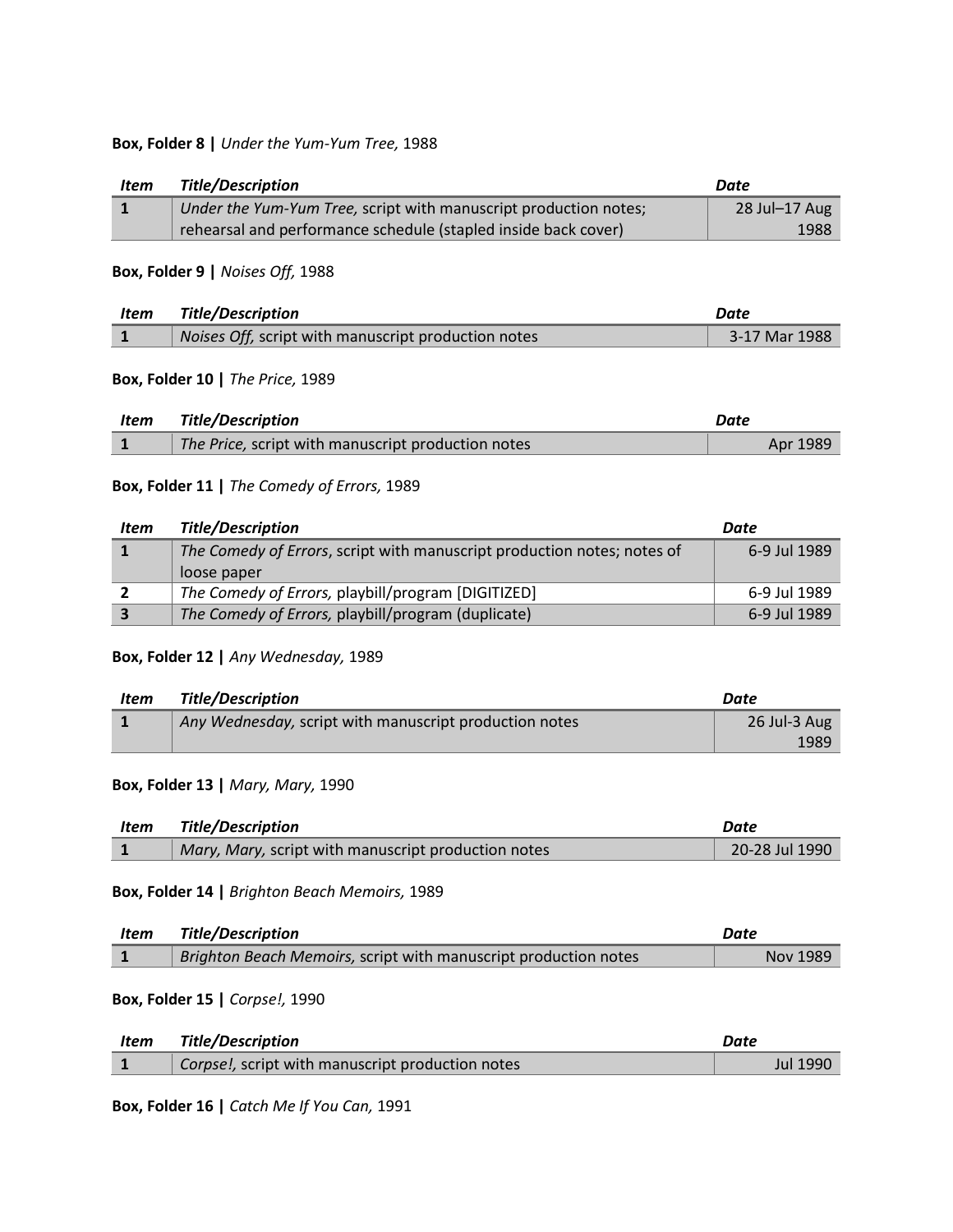| Item                    | <b>Title/Description</b>                                                | Date           |
|-------------------------|-------------------------------------------------------------------------|----------------|
|                         | Catch Me If You Can, playbill/program [DIGITIZED]                       | 17-28 Jul 1991 |
| $\overline{2}$          | Catch Me If You Can, playbill/program                                   | 17-28 Jul 1991 |
|                         | (duplicate)                                                             |                |
| $\overline{\mathbf{3}}$ | Catch Me If You Can, script with manuscript production notes; rehearsal | 17-28 Jul 1991 |
|                         | and performance schedule                                                |                |

## **Box, Folder 17 |** *Sabrina Fair,* 1992

| Item | <b>Title/Description</b>                                             | Date           |
|------|----------------------------------------------------------------------|----------------|
|      | Sabrina Fair, script with manuscript production notes; scene and set | 25-28 Jun 1992 |
|      | design illustrations; cast sheet; rehearsal and performance schedule |                |
|      | Sabrina Fair, script                                                 | 25-28 Jun 1992 |

## **Box, Folder 18 |** *The Death of Bessie Smith,* 1992

| Item | <b>Title/Description</b>                                | Date           |
|------|---------------------------------------------------------|----------------|
|      | The Death of Bessie Smith, playbill/program [DIGITIZED] | 19-23 Nov 1992 |

## **Box, Folder 19 |** *Love's Labor's Lost,* 1993

| Item | <b>Title/Description</b>                                         | Date           |
|------|------------------------------------------------------------------|----------------|
|      | Love's Labor's Lost, script with manuscript production notes     | 24-28 Jun 1993 |
|      | Love's Labor's Lost, playbill/program signed by cast [DIGITIZED] | 24-28 Jun 1993 |

## **Box, Folder 20 |** *Same Time, Next Year,* 1993

| Item | <b>Title/Description</b>                                                 | Date              |
|------|--------------------------------------------------------------------------|-------------------|
|      | Same Time, Next Year, script with manuscript production notes; rehearsal | $27$ Jul $-1$ Aug |
|      | and performance schedule (taped inside front cover)                      | 1993              |
|      | Same Time, Next Year, playbill/program [DIGITIZED]                       | $27$ Jul $-1$ Aug |
|      |                                                                          | 1993              |

### **Box, Folder 21 |** *My Fair Lady,* 1994

| Item | <b>Title/Description</b>                                             | Date         |
|------|----------------------------------------------------------------------|--------------|
|      | My Fair Lady, script with manuscript production notes; rehearsal and | 25 Feb-6 Mar |
|      | performance schedule                                                 | 1994         |

## **Box, Folder 22 |** *Treasure Island,* 1994

| Item | <b>Title/Description</b>                                                | Date          |
|------|-------------------------------------------------------------------------|---------------|
|      | Treasure Island, script with manuscript production notes; rehearsal and | 5-16 Jul 1994 |
|      | performance schedule (stapled inside back cover)                        |               |

#### **Box, Folder 23 |** *Last of the Red Hot Lovers,* 1994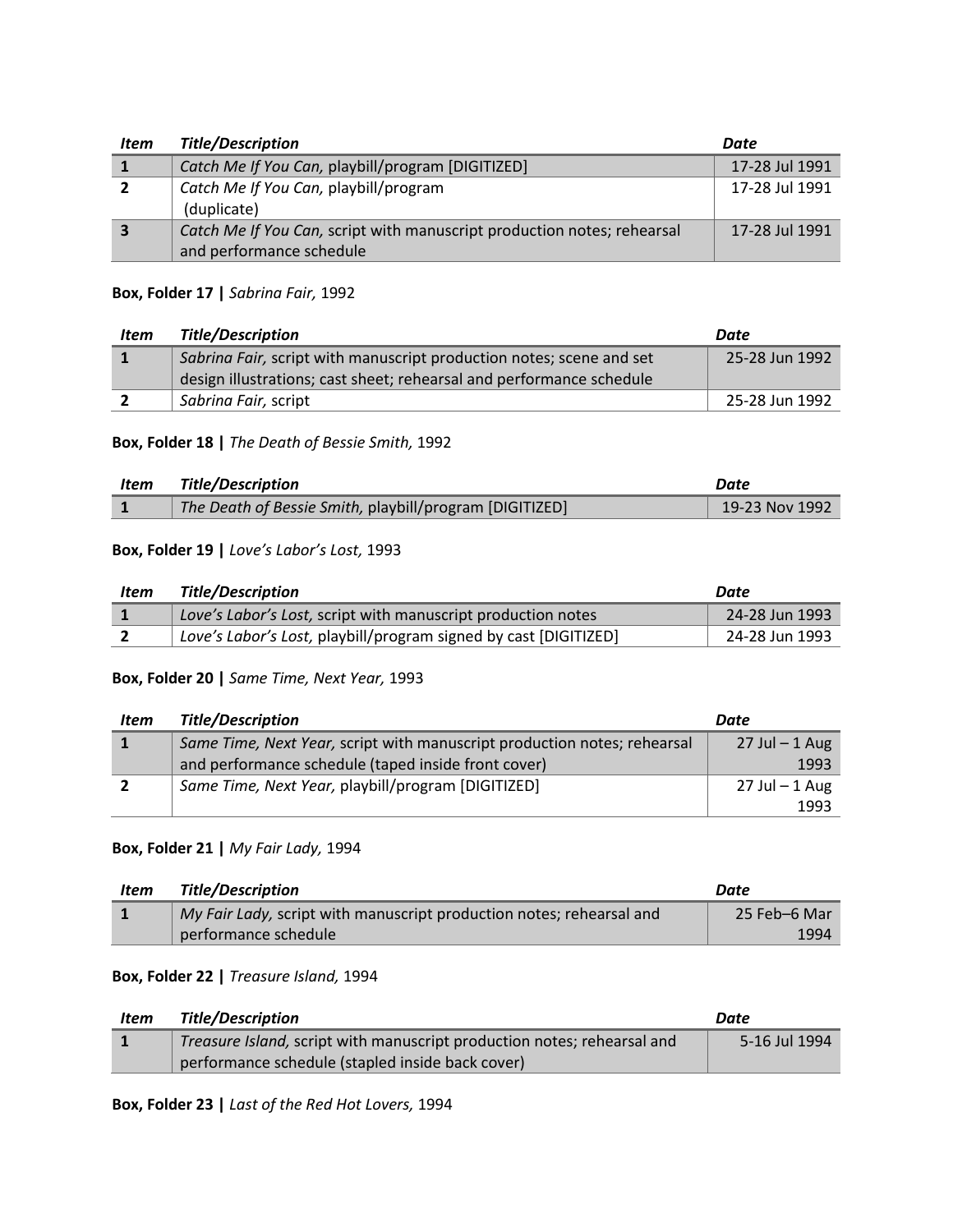| Item | <b>Title/Description</b>                                             | Date         |
|------|----------------------------------------------------------------------|--------------|
|      | Last of the Red Hot Lovers, script with manuscript production notes; | 27 Jul-6 Aug |
|      | rehearsal and performance schedule (stapled inside back cover)       | 1994         |

## **Box, Folder 24 |** *Driving Miss Daisy,* 1995

| Item                    | <b>Title/Description</b>                                        | Date          |
|-------------------------|-----------------------------------------------------------------|---------------|
|                         | Driving Miss Daisy, playbill/program [DIGITIZED]                | 6-16 Jul 1995 |
|                         | Driving Miss Daisy, playbill/program (duplicate)                | 6-16 Jul 1995 |
| $\overline{\mathbf{3}}$ | Two congratulatory notes to Dr. Steve Whitton from Susie McCain | 1995          |
|                         | Thank you card from Jessie to Dr. Steve Whitton                 | 1995          |
| 5                       | Two photocopies of newspaper articles from The Anniston Star    | 6 Jul 1995    |
|                         | Driving Miss Daisy, script                                      | 6-16 Jul 1995 |

## **Box, Folder 25 |** *A Tale of Sleeping Beauty,* 1995

| Item | <b>Title/Description</b>                                           | Date             |
|------|--------------------------------------------------------------------|------------------|
|      | A Tale of Sleeping Beauty, script with manuscript production notes | $10-21$ Jul 1995 |

### **Box, Folder 26 |** *The Cocktail Hour,* 1995

| Item | <b>Title/Description</b>                                                  | Date           |
|------|---------------------------------------------------------------------------|----------------|
|      | The Cocktail Hour, script with manuscript production notes; rehearsal and | 12-16 Oct 1995 |
|      | performance schedule (taped inside back cover)                            |                |
|      | Congratulatory note from Susan McCain to Dr. Steve Whitton                | 12 Oct 1995    |

#### **Box, Folder 27 |** *A Thousand Clowns,* 1996

| Item | <b>Title/Description</b>                                              | Date           |
|------|-----------------------------------------------------------------------|----------------|
|      | A Thousand Clowns, script with manuscript production notes; rehearsal | $25$ Jul-3 Aug |
|      | and performance schedule (taped inside back cover)                    | 1996           |
|      | Congratulatory note from Allison to Dr. Steve Whitton                 | 1996           |

## **Box, Folder 28 |** *Chapter Two,* 1997

| Item | <b>Title/Description</b>                              | Date         |
|------|-------------------------------------------------------|--------------|
|      | Chapter Two, script with manuscript production notes  | 24 Jul-2 Aug |
|      |                                                       | 1997         |
|      | Congratulatory note from Allison to Dr. Steve Whitton | 1997         |
| 3    | Congratulatory note from Nicole to Dr. Steve Whitton  | 2 Aug 1997   |
|      | Congratulatory note                                   | undated      |

#### **Box, Folder 29 |** *Sleuth,* 1998

| Item | Title/Description | Date |
|------|-------------------|------|
|------|-------------------|------|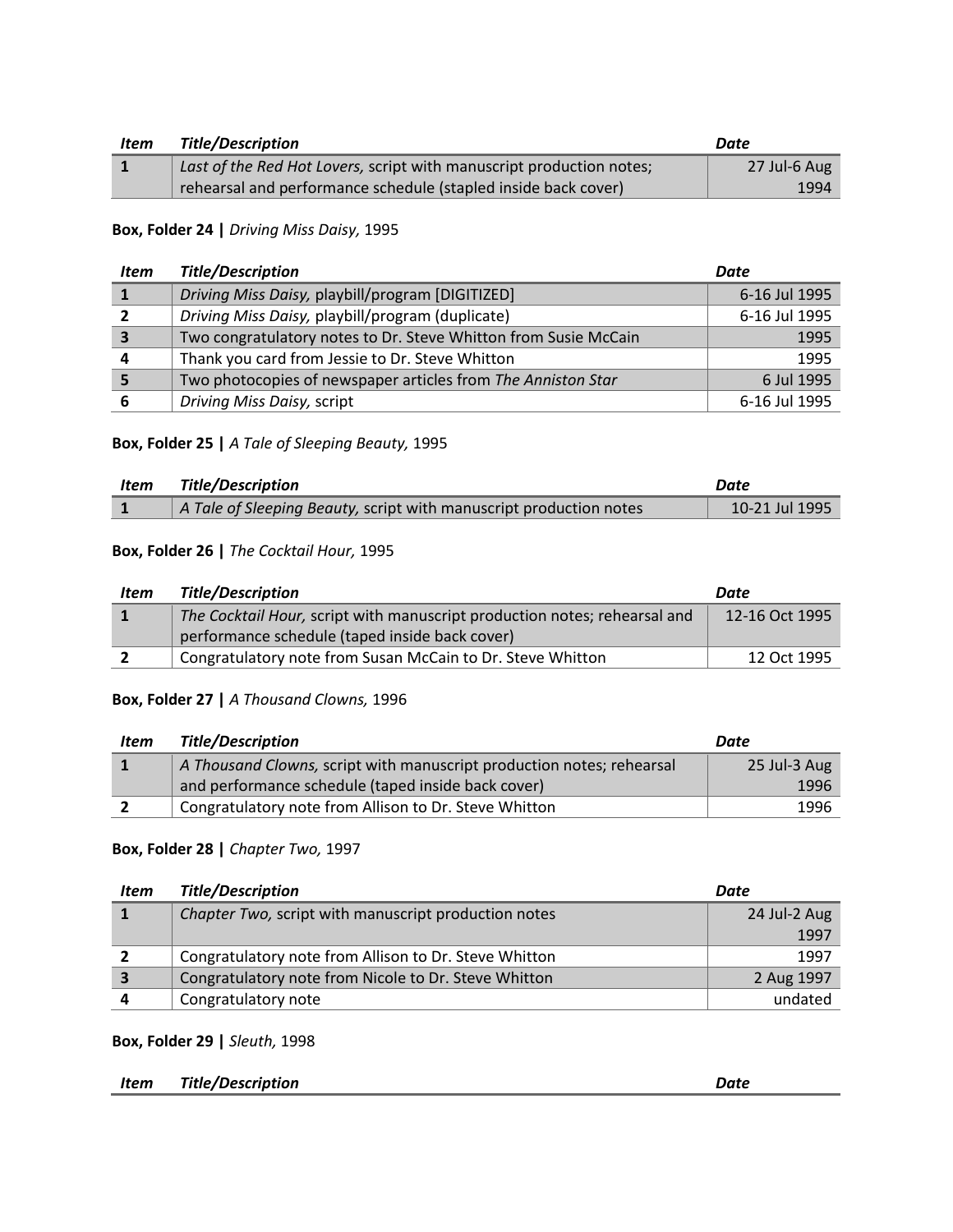| Sleuth, script with manuscript production notes | $23$ Jul $-1$ Aug |
|-------------------------------------------------|-------------------|
|                                                 | 1998              |

## **Box, Folder 30 |** *The Adventures of Tiny Turkey,* 1999

| Item                    | <b>Title/Description</b>                                                      | Date           |
|-------------------------|-------------------------------------------------------------------------------|----------------|
|                         | The Adventures of Tiny Turkey, production flyer [DIGITIZED]                   | 20-30 Jul 1999 |
|                         | The Adventures of Tiny Turkey, production flyer (duplicate)                   | 20-30 Jul 1999 |
| $\overline{\mathbf{3}}$ | The Adventures of Tiny Turkey, set drawings by Freddy Clements<br>[DIGITIZED] | 1999           |
| Δ                       | The Adventures of Tiny Turkey, script with manuscript production notes        | 20-30 Jul 1999 |
|                         | The Adventures of Tiny Turkey, rehearsal and performance schedule with        | 20-30 Jul 1999 |
|                         | notes                                                                         |                |

## **Box, Folder 31 |** *I Ought to Be in Pictures,* 1999

| Item | <b>Title/Description</b>                                            | Date           |
|------|---------------------------------------------------------------------|----------------|
|      | I Ought to Be in Pictures, script with manuscript production notes; | 22-31 Jul 1999 |
|      | rehearsal and performance schedule (taped inside back cover)        |                |

## **Box, Folder 32 |** *How I Learned to Drive,* 1999

| Item | <b>Title/Description</b>                                                   | Date         |
|------|----------------------------------------------------------------------------|--------------|
|      | How I Learned to Drive, script with manuscript production notes; rehearsal | 4-7 Nov 1999 |
|      | and performance schedule (taped inside front cover); cast list (taped      |              |
|      | inside page 2)                                                             |              |

# **Box, Folder 33 |** *The Sunshine Boys,* 2000

| Item         | <b>Title/Description</b>                                   | Date     |
|--------------|------------------------------------------------------------|----------|
|              | The Sunshine Boys, script with manuscript production notes | Jul 2000 |
|              | The Sunshine Boys, script with manuscript production notes | Jul 2000 |
| $\mathbf{3}$ | Note from "ET"                                             | 2000     |

## **Box, Folder 34 |** *The Late Mr. Shakespeare,* 2001

| Item | Title/Description            | Date         |
|------|------------------------------|--------------|
|      | The Late Mr. Shakespeare; CD | 27 Sept 2001 |

### **Box, Folder 35 |** *Barefoot in the Park,* 2002

| Item | <b>Title/Description</b>                                                 | Date           |
|------|--------------------------------------------------------------------------|----------------|
|      | Barefoot in the Park, script with manuscript production notes; rehearsal | 18-28 Jul 2002 |
|      | and performance schedule (taped inside front cover)                      |                |

**Box, Folder 36 |** *Visiting Mr. Green,* 2003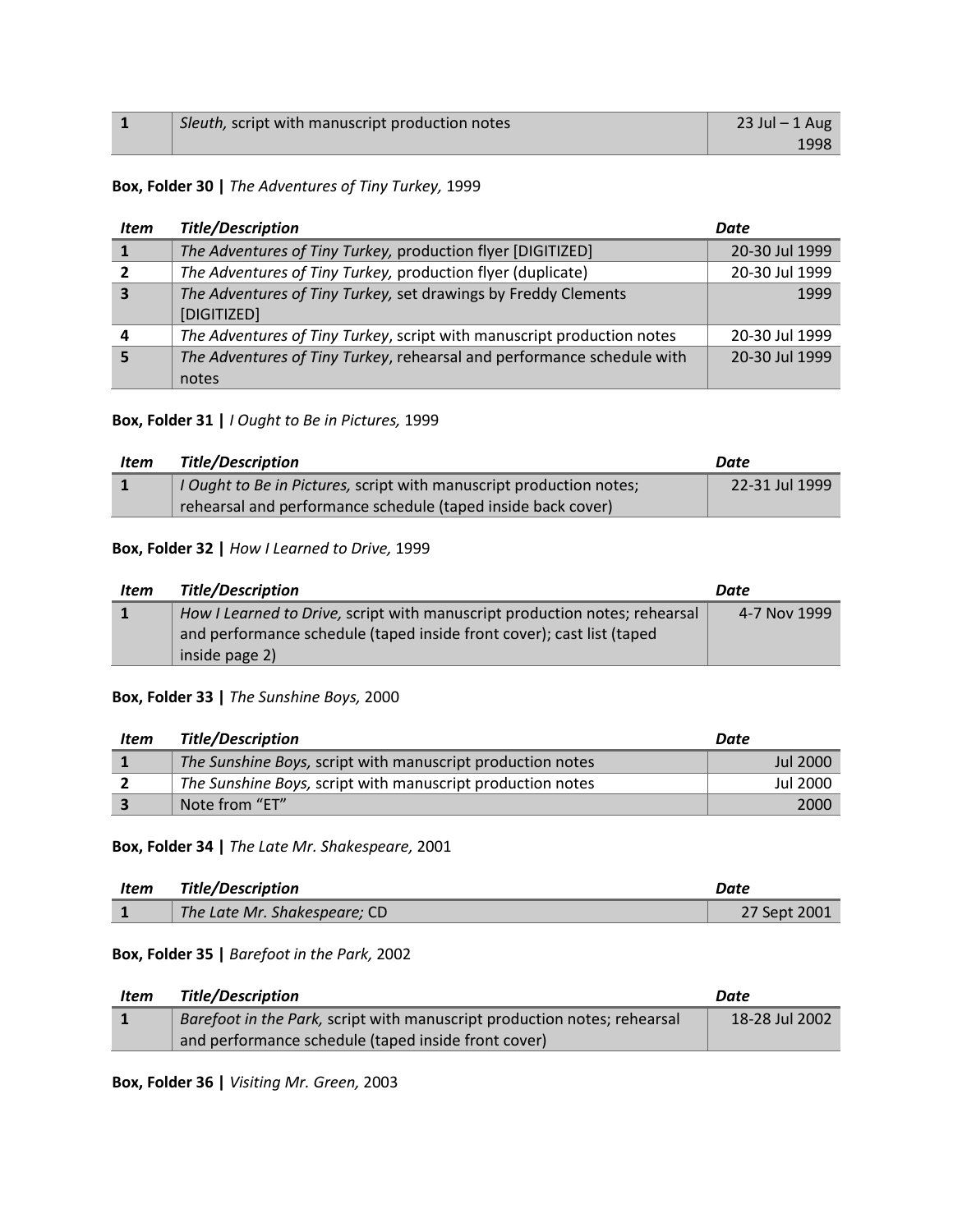| Item | <b>Title/Description</b>                                                 | Date         |
|------|--------------------------------------------------------------------------|--------------|
|      | Visiting Mr. Green, paperbound script                                    | 1-3 May 2003 |
|      | Typewritten letter from "Jonathan, Sarasota Stages"                      | undated      |
| 3    | Visiting Mr. Green, photocopied script with manuscript production notes; | 1-3 May 2003 |
|      | rehearsal and performance schedule                                       |              |

## **Box, Folder 37 |** *Proof,* 2003

| Item                    | Title/Description                              | Date         |
|-------------------------|------------------------------------------------|--------------|
|                         | Proof, script with manuscript production notes | 6-9 Nov 2003 |
|                         | Congratulatory note from Kristal               | 2003         |
| $\overline{\mathbf{3}}$ | Congratulatory note from Rachel                | 2003         |
|                         | Congratulatory note from Susan                 | 2003         |

# **Box, Folder 38 |** *Virtual Love,* 2004

| <b>Item</b>             | <b>Title/Description</b>                                                  | Date        |
|-------------------------|---------------------------------------------------------------------------|-------------|
|                         | Virtual Love, script with manuscript production notes                     | 13 Mar 2004 |
|                         | Printed information for the cast, "To the Cast of Virtual Love Greetings, | 2004        |
|                         | Congratulations, and Thank You"                                           |             |
| $\overline{\mathbf{3}}$ | Printed flyer, "A Special Invitation" [DIGITIZED]                         | 13 Mar 2004 |
| 4                       | Printed flyer, "A Special Invitation" (duplicate)                         | 13 Mar 2004 |

## **Box, Folder 39 |** *Rosencrantz and Guildenstern Are Dead,* 2004

| Item | <b>Title/Description</b>                                      | Date     |
|------|---------------------------------------------------------------|----------|
|      | Rosencrantz and Guildenstern Are Dead, script with manuscript | May 2004 |
|      | production notes                                              |          |

# **Box, Folder 40 |** *Cinderella,* 2006

| <b>Item</b>             | <b>Title/Description</b>                                              | <b>Date</b> |
|-------------------------|-----------------------------------------------------------------------|-------------|
|                         | Cinderella, playbill/program                                          | 17 Jul 2006 |
| $\mathbf{z}$            | Cinderella, production flyer "Historic Talladega Ritz Theatre and JSU | 17 Jul 2006 |
|                         | Drama Department" [DIGITIZED]                                         |             |
| $\overline{\mathbf{3}}$ | Cinderella, script with manuscript production notes                   | 17 Jul 2006 |
| 4                       | Cinderella, cast list; partial schedule                               | 29 Jun 2006 |
| 5                       | Card from Alpha Tau Omega                                             | 2006        |
| 6                       | Cinderella Practice, CD                                               | 2006        |
|                         | Cinderella, CD                                                        | 2006        |
| 8                       | Cinderella, CD                                                        | 2006        |

## **Box, Folder 41 |** *Little Red Riding Hood,* 2008

| Item | <b>Title/Description</b>                                            | Date          |
|------|---------------------------------------------------------------------|---------------|
|      | Little Red Riding Hood, script with manuscript production notes     | 8-12 Jul 2008 |
|      | Overhead projector transparency, chipmunks singing Christmas carols | undated       |